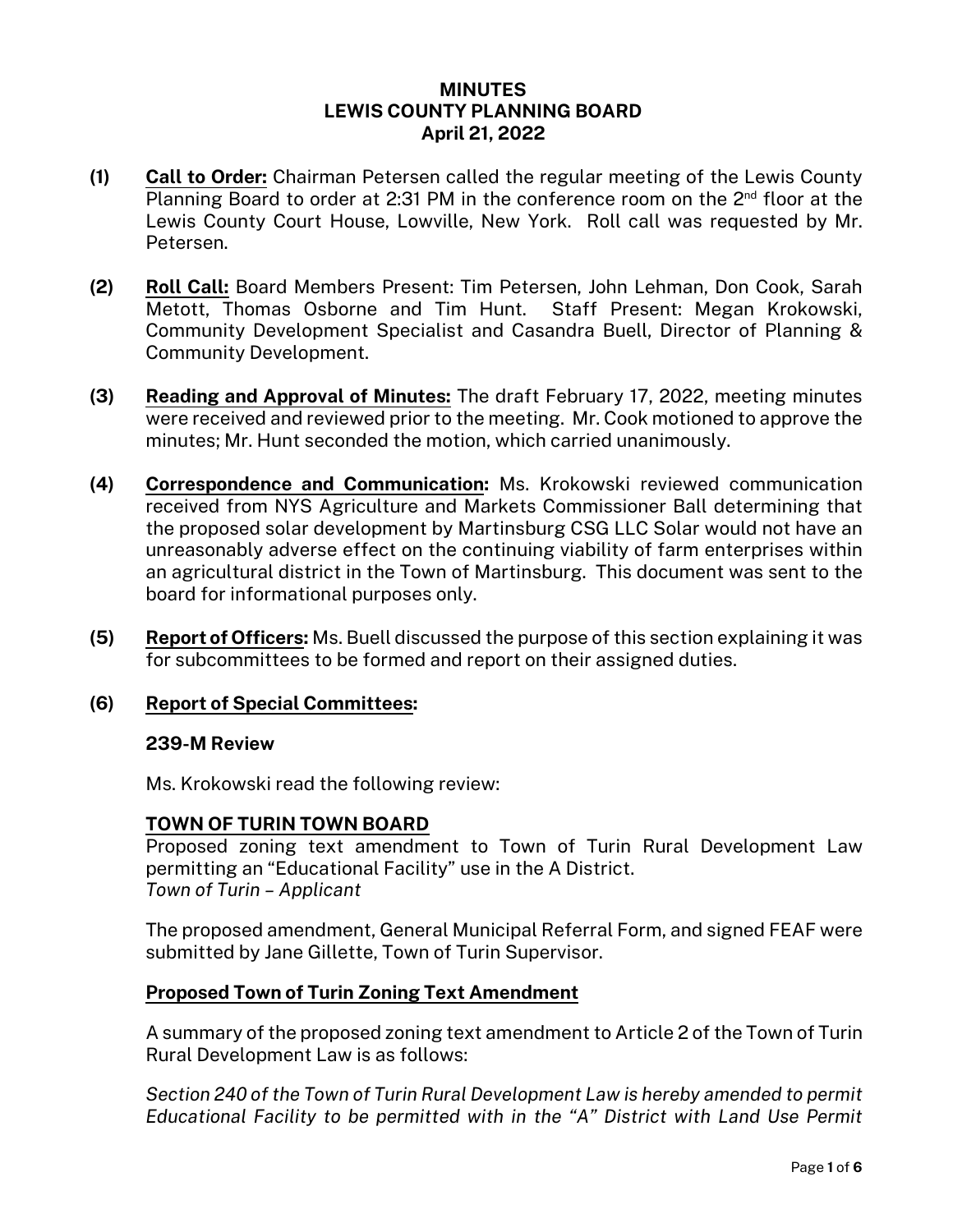*following Special Use Permit review and approval by the Town of Turin Planning Board and a new designation in Section 240 as "S".*

This zoning text amendment is an appropriate change to the Town's Rural Development Law in that the A District is already home to a variety of community organizations that partake in educational programming as well as the South Lewis Central School District. Any similar use nearby the school district would be complimentary and appropriate.

### Recommendation: Approve

NOTE: *It is recommended that the following grammatical errors are corrected before adoption:*

Section 240 of the Town of Turin Rural Development Law is hereby amended to permit *an* Educational Facility to be permitted use within the "A" District with a Land Use Permit following Special Use Permit review and approval by the Town of Turin Planning Board and a new designation in Section 240 as "S".

With no questions or comments, Mr. Hunt made a motion to approve the proposed action. Mr. Lehman seconded this motion, which was carried unanimously.

Ms. Krokowski then read the final review:

# **VILLAGE OF CONSTABLEVILLE VILLAGE BOARD**

Proposed local land use law that would define regulations associated with solar energy systems in the Village of Constableville. *Village of Constableville – Applicant*

The proposed local law, General Municipal Referral Form, and signed FEAF were submitted by Mary Failing, Village Clerk.

# **Proposed Village of Constableville Local Law**

A summary of the proposed local law is as follows:

In summary, the purpose of the solar energy law is to "*promote the effective and efficient use of solar energy resources, set provisions for the placement, design, construction and operation of such systems to uphold the public health, safety and welfare, and to ensure that such systems will not have a significant adverse impact on the ecological, environmental, agricultural, economic, or aesthetic qualities and character of the Village while:*

- *1. Taking advantage of a safe, abundant, renewable, and non-polluting energy resource;*
- *2. Decreasing the cost of energy to the owners of commercial and residential properties;*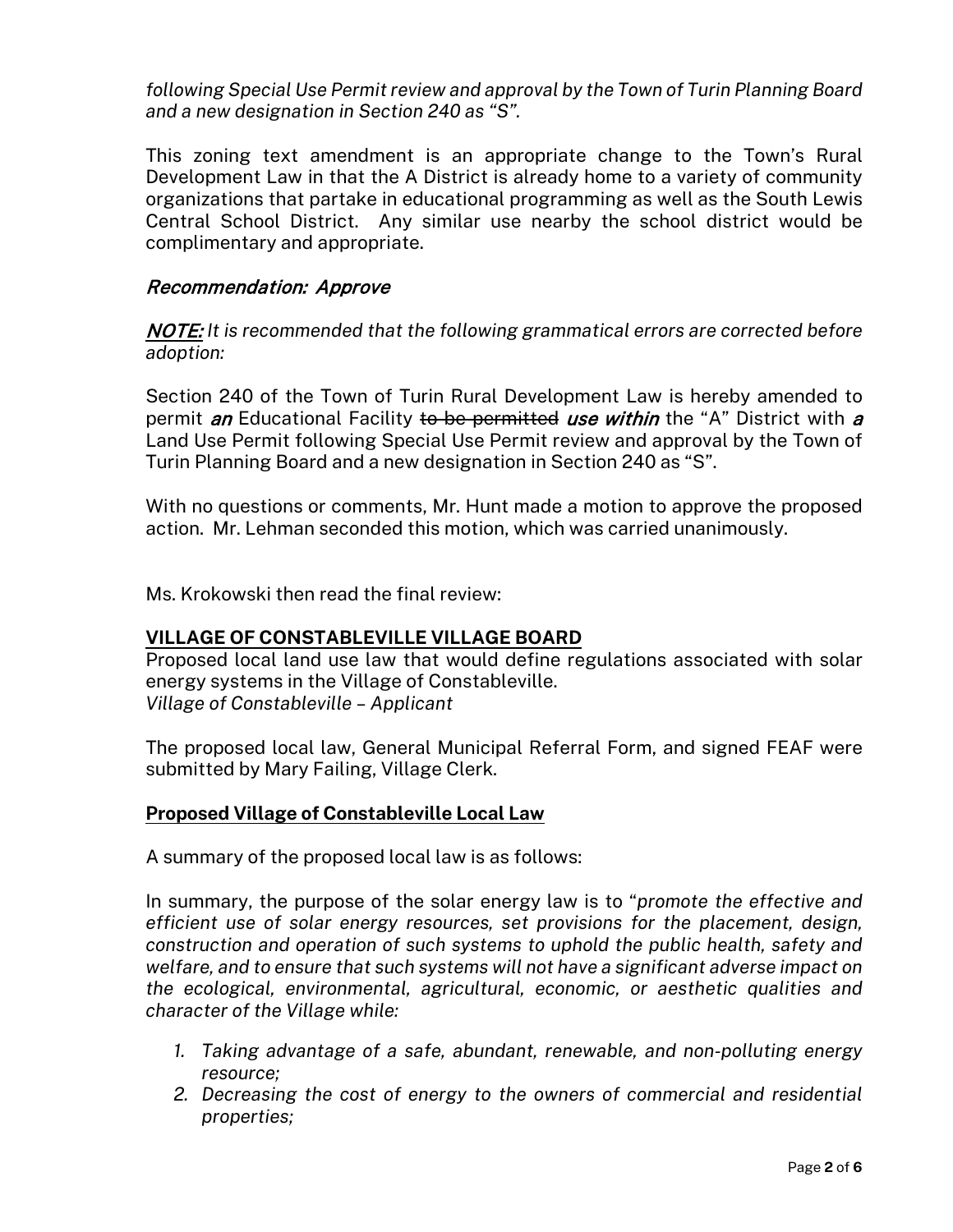- *3. Increasing employment and business development in the region by furthering the installation of solar energy systems;*
- *4. Mitigating the impacts of solar energy systems on environmental resources such as important agricultural lands, forests, wildlife, and other protected resources; and*
- *5. Protecting residents, homeowners, and taxpayers from any additional financial burden.*

The proposed law includes a comprehensive list of definitions and outlines solar energy system design standards, defines large and small solar energy systems, and details policies regarding battery energy storage systems.

Article 1 § 140 notes that "a construction permit application shall be required for the installation of all solar energy systems"; however, it is unclear as to what exactly a construction permit is. A definition for construction permit should be added to Article 2 § 210 to further clarify and prevent confusion between construction permit and the common term of building permit that falls under the NYS Building Code. Being that the Village of Constableville does not currently have land use application requirements for projects but Lewis County requires a Commercial Solar Photovoltaic Array Field Permit, it is recommended that a reference to "Commercial Solar Permit" replace the construction permit reference where applicable.

Article 3 § 320.3.b sets a maximum height of 8 feet; however, Article 3 § 330.3.b sets the maximum height at 15 feet. Verification of this variation is required prior to adoption.

Article 3 § 330.3.b indicates that the required set back from the road is a minimum of 100 feet. Since this proposed law is applicable to a village setting and the other setbacks are at least 200 feet, it is suggested that the front lot line is increased to a minimum of 200 feet, as the visual impact will be substantial.

Article 3 § 330.3.f.v. indicates that "Grass and weed growth around the bottom of the fence shall be controlled by spraying." This may be seen as contradictory to the purpose stated in Article 1 § 120. If the Village chooses to require spraying, toxic chemicals from weedkillers should be avoided due to their impacts to the environment. It is suggested to revise this regulation so that "Grass and weed growth around the bottom of the fence shall be controlled by mowing and/or weed whacking on a regular basis."

Article 3 § 330.3.g references Article 8 Section 171 of New York State Highway Law; however, this reference is only applicable to towns. Please update with proper reference.

Article 4 § 410.2.f references dedicated-use buildings. A definition in Article 2 § 210 should be added to ensure that the appropriate interpretation is made.

In review of the documents provided, ultimately, it appears that the proposed solar energy law will comprehensively define and outline the regulations set by the Village of Constableville regarding solar energy systems.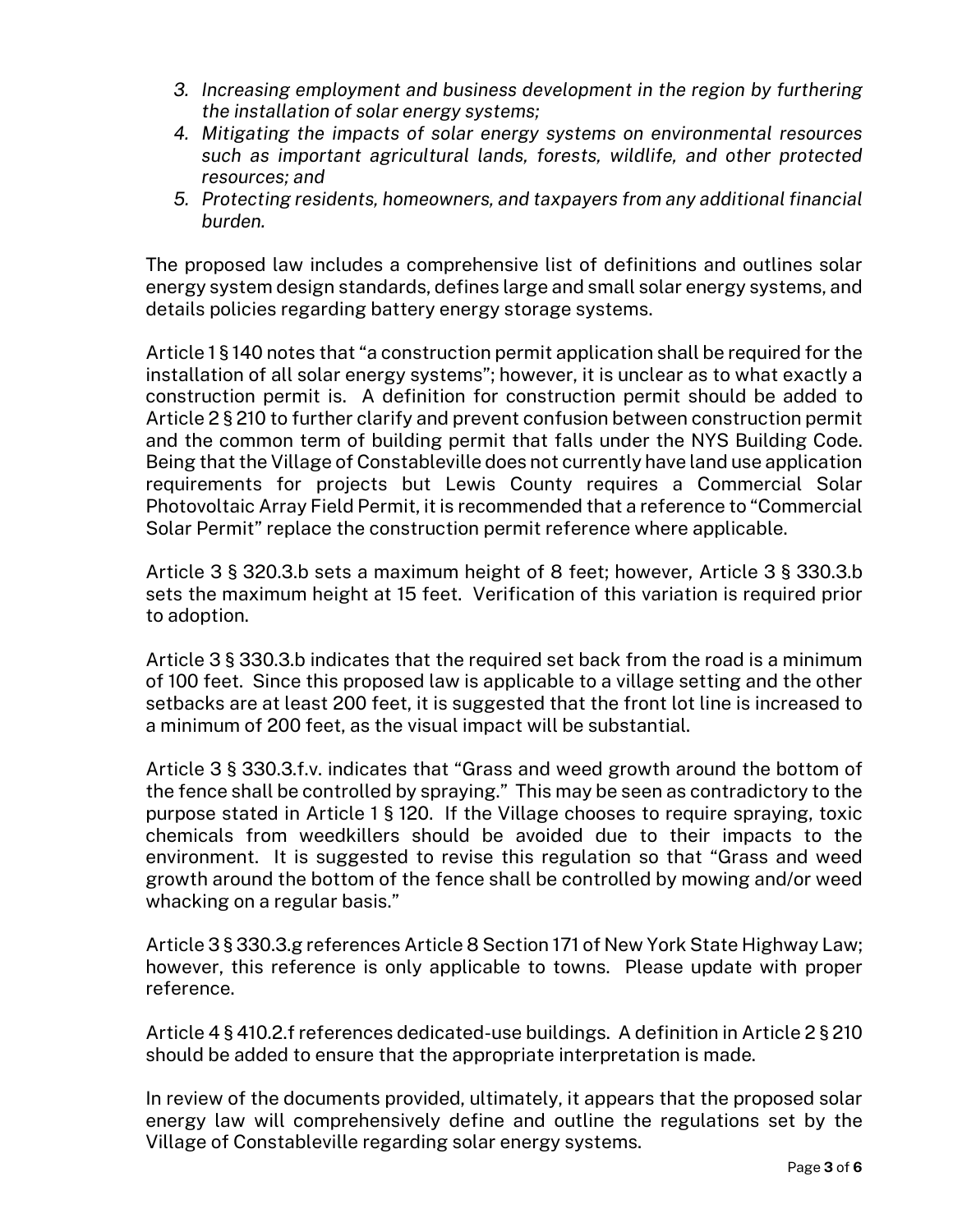# Recommendation: Approve with modifications

- 1. Article 1 § 140, item 2 identifies that a valid construction permit shall be obtained through the Village of Constableville Enforcement Officer; however, a definition of "construction permit" should be added to Article 2 § 210 for clarification. Being that the Village of Constableville does not currently have land use application requirements for projects but Lewis County requires a Commercial Solar Photovoltaic Array Field Permit, it is recommended that a reference to "Commercial Solar Permit" replace the construction permit reference where applicable.
- 2. Article 3 § 330, item 3B indicates that the required set back from the road is a minimum of 100 feet. Given the Village setting and that all the other setbacks are at least 200 feet, it is suggested that the minimum front lot line setback is increased to 200 feet as the visual impact will be substantial.
- 3. Article 3 § 330.3.f.v. indicates that "Grass and weed growth around the bottom of the fence shall be controlled by spraying." This seems to contradict the statement purpose in Article 1 § 120. If the Village chooses to require spraying, toxic chemicals from weedkillers should be avoided due to their impacts to the environment. It is suggested to revise this regulation so that "Grass and weed growth around the bottom of the fence shall be controlled by mowing and/or weed whacking on a regular basis."
- 4. Article 3 § 330.3.g references Article 8 Section 171 of New York State Highway Law; however, this reference is only applicable to towns. Please provide proper reference.
- 5. Article 4 § 410.2.f references dedicated-use buildings. A definition in Article 2 § 210 should be added to ensure that the appropriate interpretation is made.
- 6. Article 3 § 320.3.b sets a maximum height of 8 feet; however, Article 3 § 330.3.b sets the maximum height at 15 feet. Verification of this variation is required prior to adoption.

### NOTE: *It is recommended that the following grammatical errors are corrected before adoption:*

**Lot Line, Front**: The lot line separating a lot from a public road or private road. Where a road right-of-way is not established or is irregularly shaped, the front lot line shall be considered to be a line parallel to and 25 feet from the centerline **of** the road pavement of county, village and private roads or 35 feet from the centerline of the road pavement of state roads.

### **Section 330**

d. County Planning Board Review. At least 10 days before the hearing, the Village Board shall refer all applications that fall within those areas specified under General Municipal Law Section 239-m to the **C**ounty **P**lanning **B**oard by mail or electronic submission for the **C**ounty's recommendation thereon prior to final action. This shall include any use that falls within 500 feet of the following: the boundary of the Village; a **S**tate or **C**ounty park or recreation area; the Right-of-Way of a **S**tate or **C**ounty road; a **S**tate or **C**ounty owned stream or drainage channel; the boundary of a farm operation located within an agricultural district as defined by Article 25-AA of the Agricultural Law; or **S**tate or **C**ounty land where a public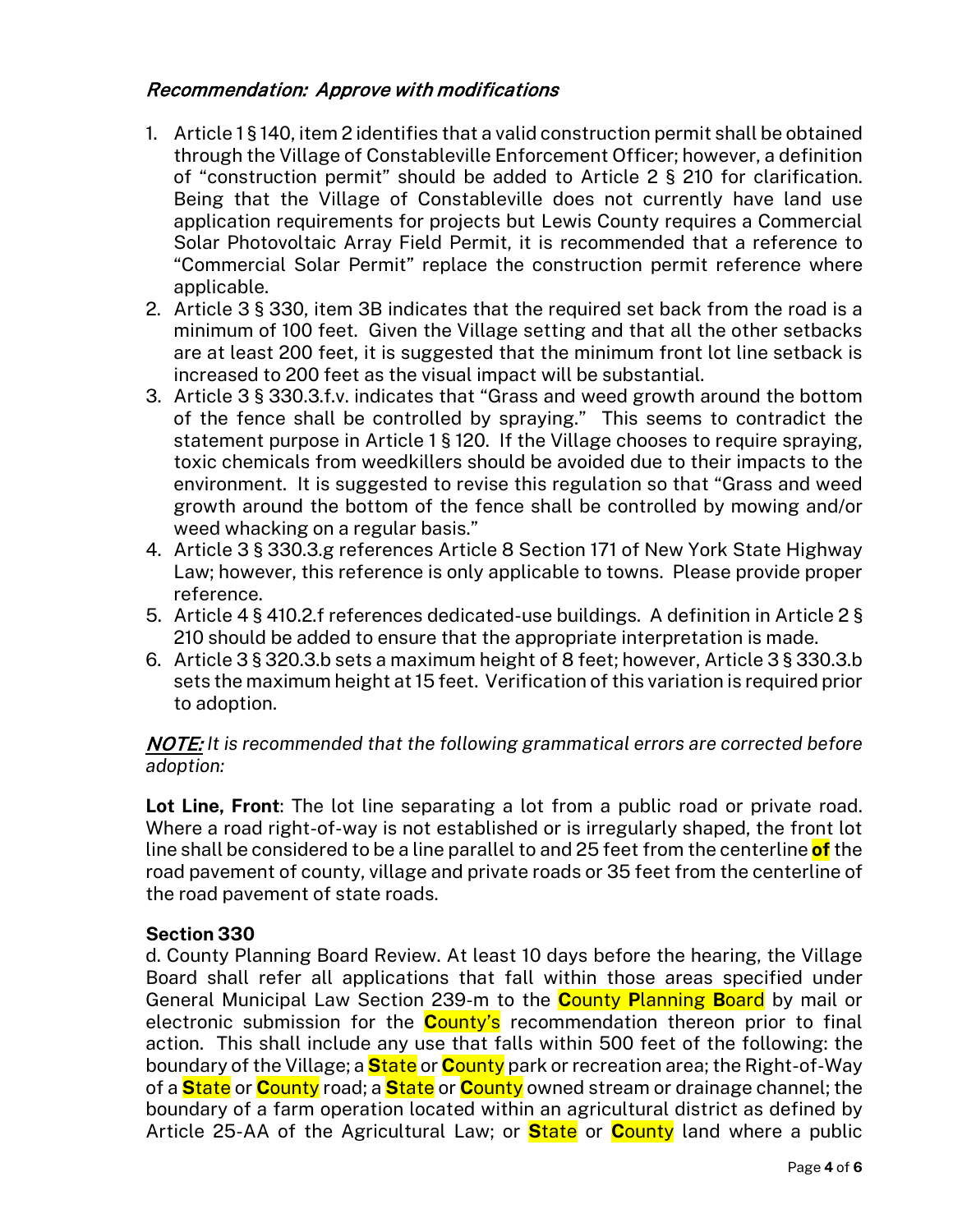building or institution is located. If the **C**ounty **P**lanning **B**oard does not respond within 30 days from the time it received a full statement on the referral matter, then the Village Board may act without such report. Within 30 days of taking final action, the Village Board must submit a Report of Final Action (or equivalent) to the **C**ounty.

### **Section 410**

b. County Planning Board Review. At least 10 days before the hearing, the Village Board shall refer all applications that fall within those areas specified under General Municipal Law Section 239-m to the **C**ounty **P**lanning **B**oard by mail or electronic submission for the **C**ounty's recommendation thereon prior to final action. This shall include any use that falls within 500 feet of the following: the boundary of the Village; a **S**tate or **C**ounty park or recreation area; the Right-of-Way of a **S**tate or **C**ounty road; a **S**tate or **C**ounty owned stream or drainage channel; the boundary of a farm operation located within an agricultural district as defined by Article 25-AA of the Agricultural Law; or **S**tate or **C**ounty land where a public building or institution is located. If the **C**ounty **P**lanning **B**oard does not respond within 30 days from the time it received a full statement on the referral matter, then the Village Board may act without such report. Within 30 days of taking final action, the Village Board must submit a Report of Final Action (or equivalent) to the **C**ounty.

The Board had a brief discussion about adding language to ensure the Village Board was aware that by adopting this local law; the creation of a Board of Appeals would be mandatory. Additionally, Mr. Hunt clarified recommendation No. 4 and suggested that the reference to NYS Highway Law be removed completely.

Recommendation No. 4 was revised to read as follows: *Article 3 § 330.3.g references Article 8 Section 171 of New York State Highway Law; however, this reference is only applicable to towns. Please consider removing this reference.*

Furthermore, recommendation No. 7 was added to read as follows: *According to §7- 712, Chapter 64 of Consolidated Laws of New York,* "*Each village board of trustees which adopts a local law and any amendments thereto pursuant to the powers granted by this article shall create a board of appeals consisting of three or five members as shall be determined by such local law. The mayor shall appoint the board of appeals and the chairperson thereof, subject to the approval of the board of trustees. In the absence of a chairperson the board of appeals may designate a member to serve as acting chairperson. The board of trustees may provide for compensation to be paid to experts, clerks and a secretary and provide for such other expenses as may be necessary and proper, not exceeding the appropriation made by the board of trustees for such purpose." Prior to adoption, this proposed local law should be updated to include an outline of the board of appeals organizational structure and process.*

With no further discussion, Mr. Cook made a motion to approve with conditions and additions. Mr. Peterson seconded the motion, which carried unanimously.